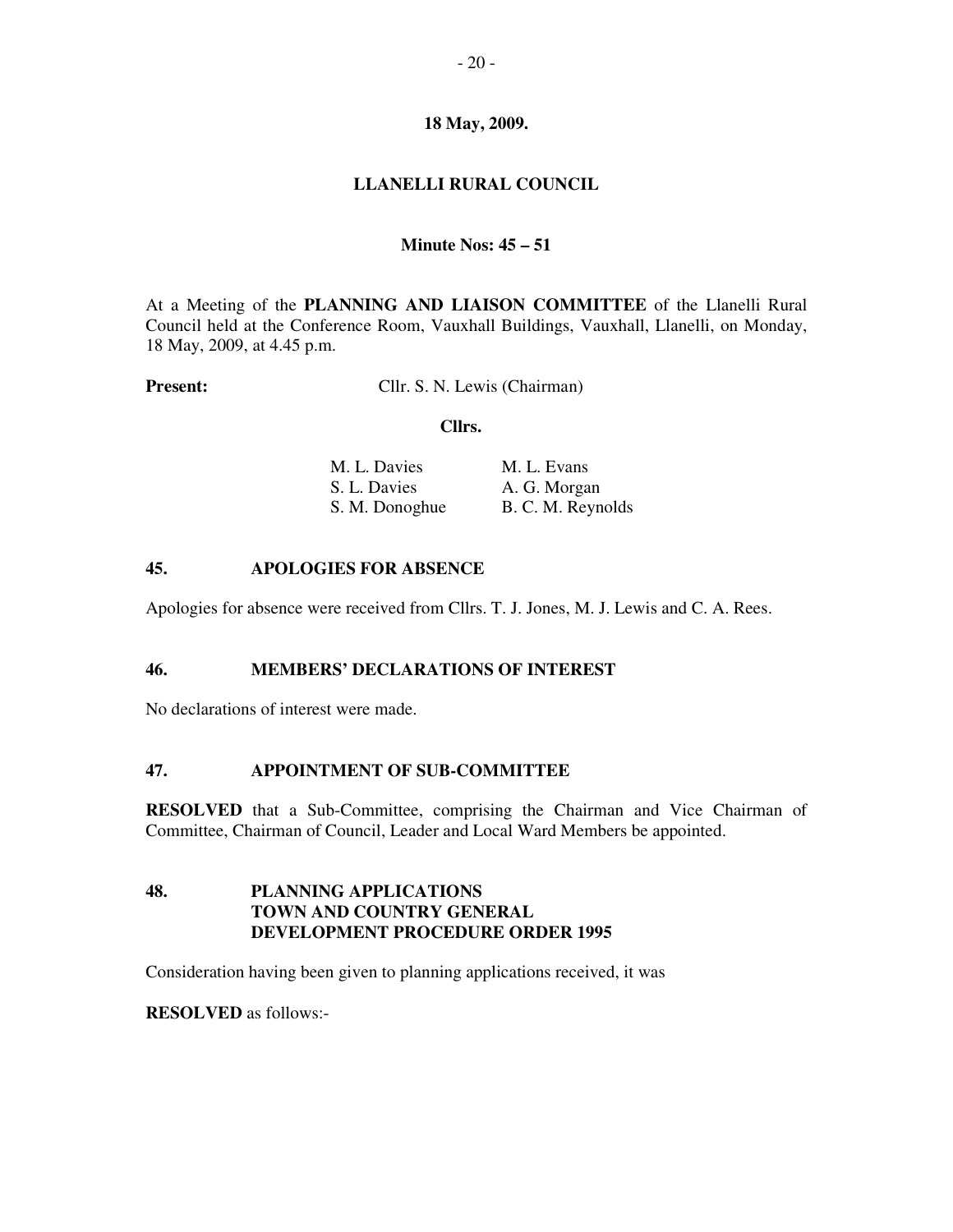**18 May, 2009.** 

| <b>Application No./</b><br><b>Development</b>                                                                                                                                                                                                                                                                                                                                                                                                                 | <b>Applicant/Location</b>                                                     | <b>Recommendation</b>                                                                                        |  |
|---------------------------------------------------------------------------------------------------------------------------------------------------------------------------------------------------------------------------------------------------------------------------------------------------------------------------------------------------------------------------------------------------------------------------------------------------------------|-------------------------------------------------------------------------------|--------------------------------------------------------------------------------------------------------------|--|
| S/20966<br>Garage                                                                                                                                                                                                                                                                                                                                                                                                                                             | Mr H Charles<br>10 Rhandirfelin<br>Felinfoel, Llanelli                        | NO OBJECTION                                                                                                 |  |
| Consent was required for proposed new garage to replace existing.                                                                                                                                                                                                                                                                                                                                                                                             |                                                                               |                                                                                                              |  |
| S/20967<br>Conversion                                                                                                                                                                                                                                                                                                                                                                                                                                         | Mrs A Kenyon<br>9 Clos Y Deri<br>Dafen<br>Llanelli                            | NO OBJECTION<br>provided that off street<br>parking was retained<br>within the curtilage of the<br>property. |  |
| Consent was required for conversion of an existing garage to provide a new lounge<br>(relaxation of condition no. 10 of planning permission ref. D5/17239 granted on 23.11.95)<br>and extension to existing lobby.                                                                                                                                                                                                                                            |                                                                               |                                                                                                              |  |
| S/20984<br>Alterations                                                                                                                                                                                                                                                                                                                                                                                                                                        | Stadium Llanelli LLP<br>Units 5 & 10B/11<br>Pemberton Retail Park<br>Llanelli | NO OBJECTION                                                                                                 |  |
| Consent was required for minor alterations to elevations: Unit $5$ – additional shopfront<br>windows on front elevation (2 panes at either side of existing) and omission of poster frames.<br>Insertion of roller shutter door and goods in canopy to the rear elevation. Unit 10B/11:<br>replacement of door at front of unit 11 with glazing, replacement of existing door of unit 10B<br>with a single slide door. Revised door openings to rear of unit. |                                                                               |                                                                                                              |  |
| S/20996<br>Extension                                                                                                                                                                                                                                                                                                                                                                                                                                          | Mrs M Harries<br>60 Llandyry<br><b>Swiss Valley</b><br>Llanelli               | NO OBJECTION                                                                                                 |  |
| Consent was required for proposed kitchen extension.                                                                                                                                                                                                                                                                                                                                                                                                          |                                                                               |                                                                                                              |  |
| S/21020<br>New access and<br>Driveway                                                                                                                                                                                                                                                                                                                                                                                                                         | Mr M Jones<br>29 Saron Road<br><b>Bynea</b><br>Llanelli                       | NO OBJECTION<br>provided there was<br>no detrimental impact on<br>the public right of way                    |  |

Consent was required for retrospective application for the creation of new access and driveway.

safety and general

amenity

 fronting the property in the interests of highway